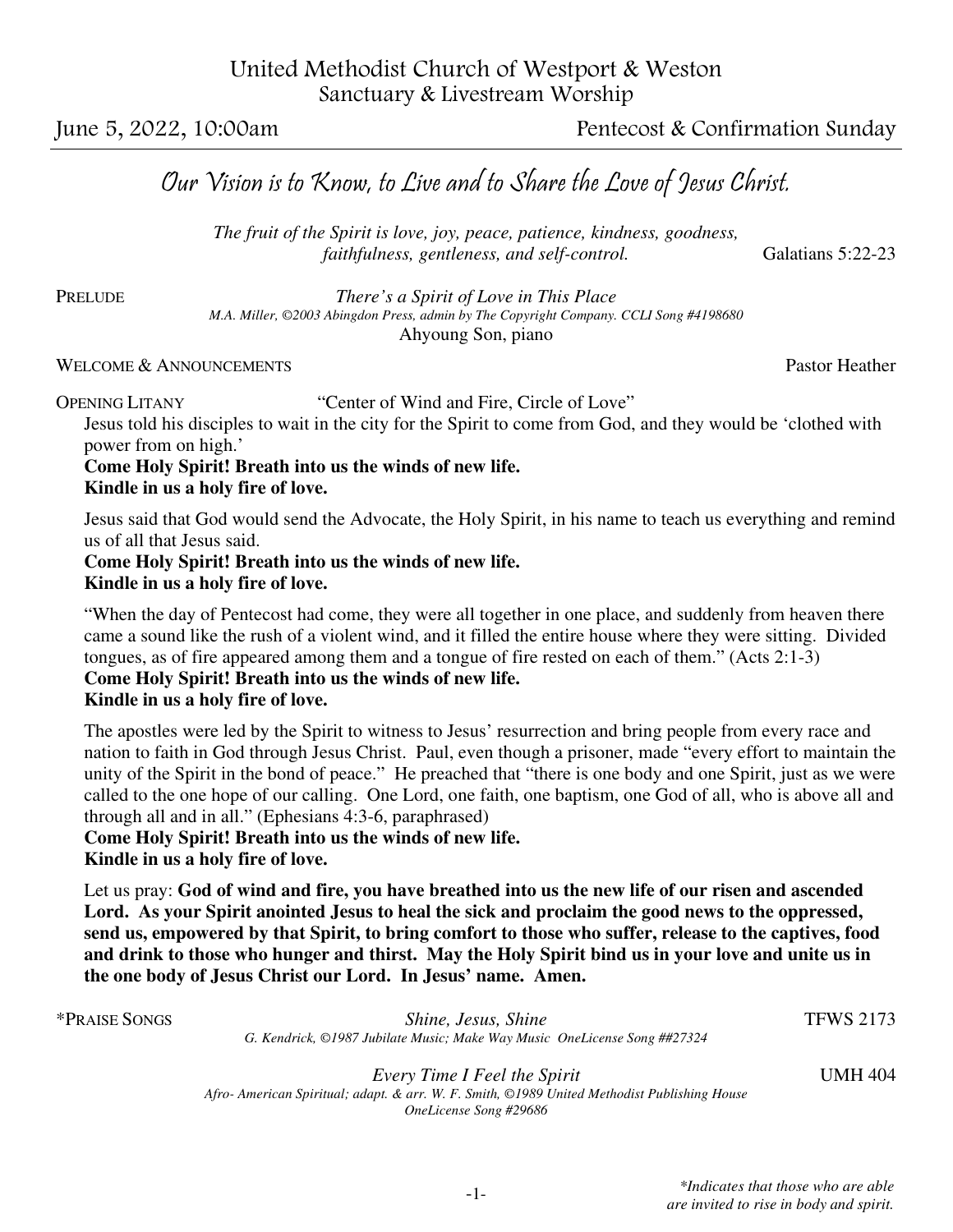#### PRAYER OF CONFESSION

**Holy God, who comes to us in breath and sets our hearts aflame with amazement and joy, you open our eyes to new visions and guide our hearts deeper into your wisdom. Without your power, O God, we are lost. We have done the things we should avoid, and what you desire, we have not done. By your purifying fire transform our lives; guide us into honesty and compassion so that filled with your peace our dreams and visions may be one with yours. Amen.** 

WORDS OF ASSURANCE Everyone who calls on the name of the Lord shall be saved. **By the power and grace of the Holy Spirit, we are forgiven! Thanks be to God. Amen.** 

SHARING THE PEACE OF CHRIST

EPISTLE READING Galatians 5:16-18, 22-26 (MSG) This is the Word of God for the people of God. **Thanks be to God.**

A MESSAGE FOR ALL GOD'S CHILDREN "Fruit of the Spirit" Pastor Heather *All children are welcome to come forward for a special message. Children over the age of five will remain in Worship. The Nursery is open and staffed by professionals for those under the age of five.* 

SPECIAL MUSIC *Spirit of God ©1987 S. Garnaas-Holmes. Used with permission.*

## **THE CONFIRMATION COVENANT**

#### **INTRODUCTION**

*Pastor:* Brothers and sisters in Christ: Through the Sacrament of Baptism we are initiated into Christ's holy church. We are incorporated into God's mighty acts of salvation and given new birth through water and the Spirit. All this is God's gift, offered to us without price. Through confirmation, we renew the covenant declared at our baptism, acknowledge what God is doing for us, and in us, and affirm our commitment to Christ and the church.

PRESENTATION OF CONFIRMANDS BY MENTORS

Ryan C. Boynton Jason Russell Dize Ophelia Sarah Kirwan Ryan Jeremy Richards Grace Elizabeth Sinclair Sophia Anne Sinclair Gretchen Blake Zabicki Trevor Christian Zabicki

*Pastor to Confirmands:* As those who come to join this part of Christ's family, I ask you on behalf of the whole church:

Do you renounce the spiritual forces of wickedness, reject the evil powers of this world, and repent of your sin? **I do.**

Do you accept the freedom and power God gives you to resist evil, injustice, and oppression in whatever forms they present themselves? **I do.**

Do you confess Jesus Christ as your Savior, put your whole trust in his grace, and promise to serve him, in union with the church which Christ has opened to people of all ages, nations and races? **I do.**

According to the grace given you and by the guidance of the Holy Spirit, will you remain a faithful member of Christ's holy church and serve as Christ's representative in the world? **I will.**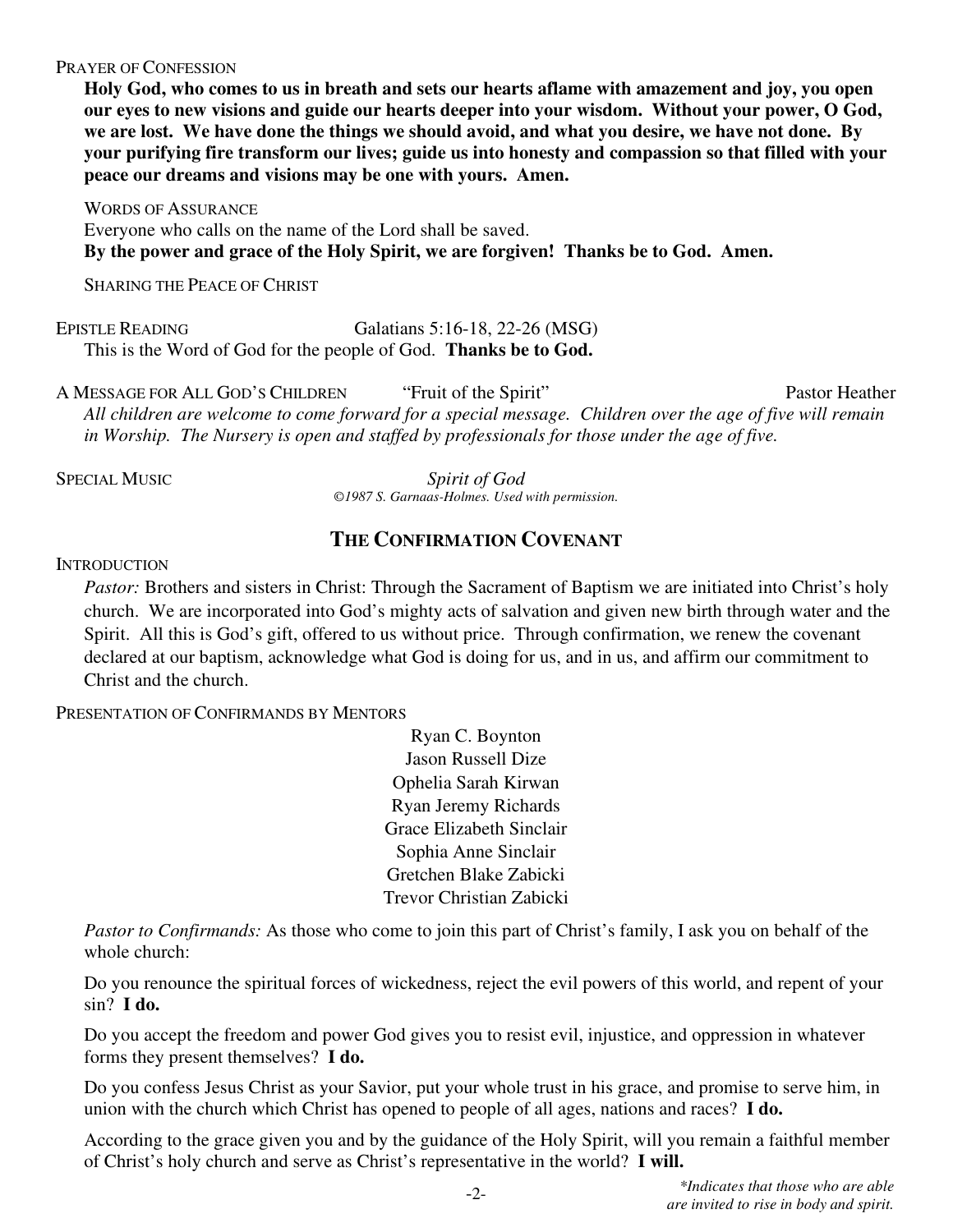*Pastor to Parents:* As promised at their baptism, will you continue to nurture your children in Christ's holy church, that by your teaching and example they may be guided to accept God's grace for themselves, to profess their faith openly, and to lead a Christian life? **I will.**

*Pastor to Mentors:* Will you who sponsor these candidates support and encourage them in their Christian life? **I will.**

*Pastor to Congregation:* Do you, as Christ's body, reaffirm both your rejection of sin and your commitment to Christ? **We do.**

Will you nurture one another in the Christian faith and life and include these persons now before you in your care?

**With God's help we will proclaim the good news and live according to the example of Christ. We will surround these persons with a community of love and forgiveness, that they may grow in their trust of God, and be found faithful in their service to others. We will pray for them, that they may be true disciples who walk in the way that leads to life.** 

REAFFIRMATION OF BAPTISM AND CONFIRMATION WITH LAYING ON OF HANDS

#### RECEPTION INTO THE UNITED METHODIST CHURCH AND LOCAL CONGREGATION

As a member of Christ's universal church, will you be loyal to Christ through The United Methodist Church and do all in your power to strengthen its ministries? **I will.**

As a member of this congregation, will you faithfully participate in our ministries by your prayers, your presence, your gifts, your service and your witness? **I will.**

#### CONGREGATIONAL WELCOME

*Pastor:* Members of the household of God, I commend these persons to your love and care. Do all in your power to increase their faith, confirm their hope, and perfect them in love.

**We give thanks for all that God has already given you and we welcome you in Christian love. As members together with you in the body of Christ and in this congregation of The United Methodist Church, we renew our covenant faithfully to participate in the ministries of the church by our prayers, our presence, our gifts, our service and our witness, that in everything God may be glorified through Jesus Christ. Amen.** 

\*SONG OF PRAISE *Halle, Halle, Halleluja* TFWS 2026

PRAYERS OF THE PEOPLE

HOLY COMMUNION

INVITATION TO THE TABLE

GREAT THANKSGIVING

The Lord be with you. **And also with you.**  Lift up your hearts. **We lift them up to the Lord.**  Let us give thanks to the Lord our God. **It is right to give our thanks and praise.**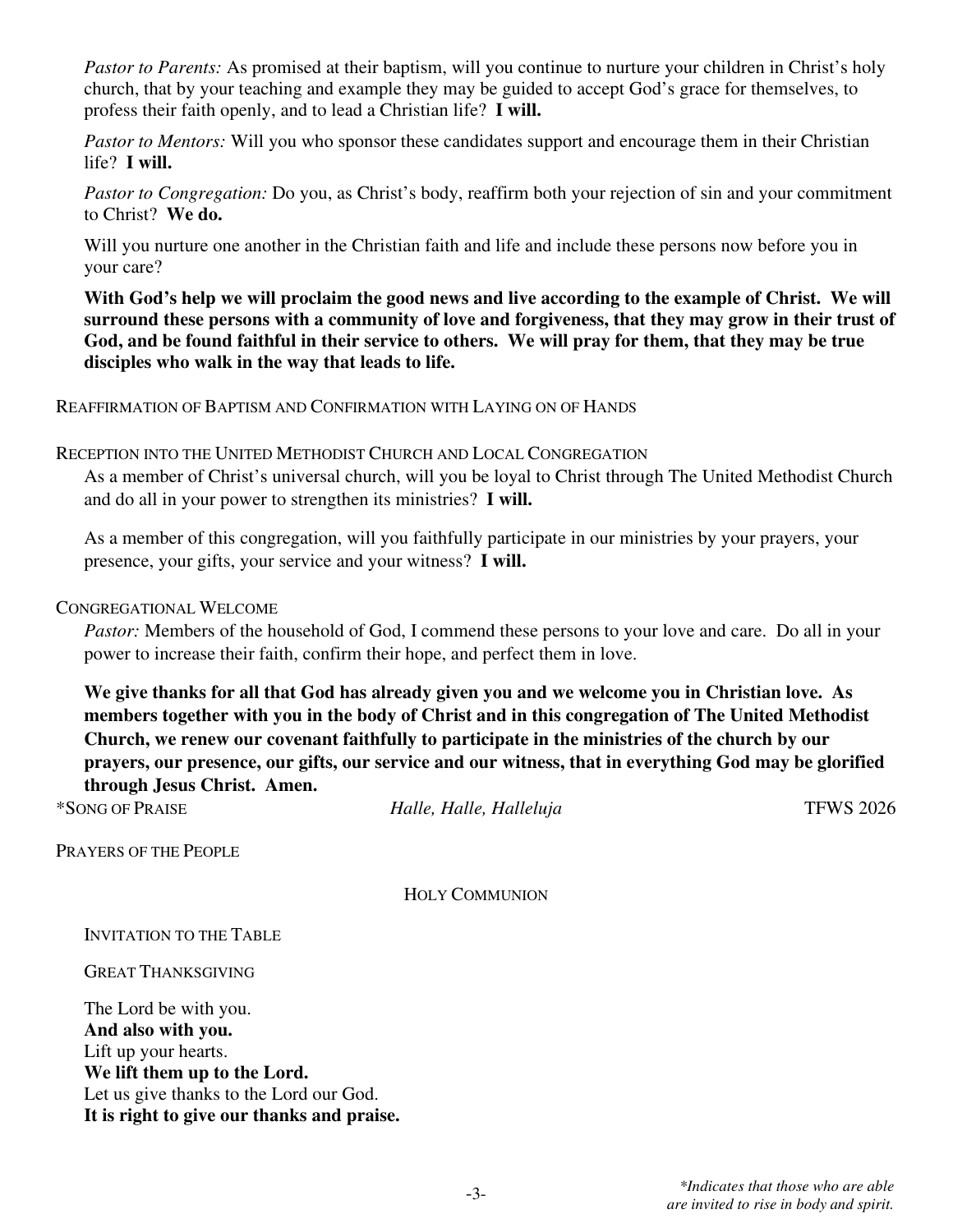On this Day of Pentecost, we gather in celebration of the gift of God's spirit. From deep within us, and from our daily round, and beyond all worlds we can be touched by this spirit. By the power of spirit, faith is born. Like the first Christians so long ago, we have many languages for faith, many gifts of the spirit.

#### We speak from our hearts, of what we know and love. We speak from our minds, of our doubts, of **our skepticism, searching for truths to live by.**

We speak from our faith, be it fragile or firm; we speak of how it shapes our lives.

#### **We speak from compassion, reaching to one another, stretching for understanding.**

We remember the great story – the rushing wind, the tongues of flame and the many different voices, all hearing in harmony, the pouring out of God's spirit on all people.

We remember Jesus' promise to his followers to always be with them. We remember how, on the night before he died, Jesus took bread, gave thanks and broke it, and gave it to his disciples, saying, "Take, eat, this is my body, given for you. Do this in remembrance of me."

We remember how, after supper, he took the cup, and when he had given thanks, he gave it to them, saying, "Drink this, all of you; this is my blood poured out for you and for everyone. Whenever you drink it, do this for the remembrance of me."

By the power of the Holy Spirit, may this bread and cup be the body and blood of Christ for us. May we receive them as the very being of Christ in us, and as the power of the Spirit to fire our hearts and minds and wills for love and service. **Amen.**

THE LORD'S PRAYER *(You are invited to pray in the version and language of your heart.)* 

#### BREAKING THE BREAD AND CUP

#### SHARING THE BREAD AND CUP

*In the United Methodist Church, all people, of all ages, and church affiliations, who love Jesus Christ, and seek forgiveness and peace are welcome to the Lord's Table. We will form a circle around the sanctuary and the confirmands will serve the gluten-free bread and non-alcoholic grape juice. The glasses will be collected by an usher. If you prefer, pre-packaged communion is available. If you are worshipping at home, be assured that God's blessing is upon the bread and cup which you bring to the online gathering.* 

MUSIC DURING COMMUNION *Take Our Bread* 

*J. Wise, ©1966 GIA Publications, Inc., OneLicense Song #01042* 

*Fill My Cup, Lord ©1959 Richard Blanchard. Assigned to Sacred Songs, CCLI Song #15946* 

#### PRAYER AFTER COMMUNION

**God of power, may the boldness of your Spirit transform us, may the gentleness of your Spirit lead us, may the gifts of your Spirit be our goal and strength, now and always. Amen.** 

\*CLOSING HYMN *I Have Decided to Follow Jesus* TFWS 2129

**BENEDICTION** 

CHORAL BENEDICTION *Make Us One* C. Cymbala *©1991 Word Music, Inc. and Carol Joy Music c/o Integrated Copyright Group; CCLI Song #695737* 

POSTLUDE *Holy Spirit, Rain Down R. Fragar, arr. C. Tornquist, ©1997 Hillsong MP Songs, CCLI Song #2405227* Ahyoung Son, piano